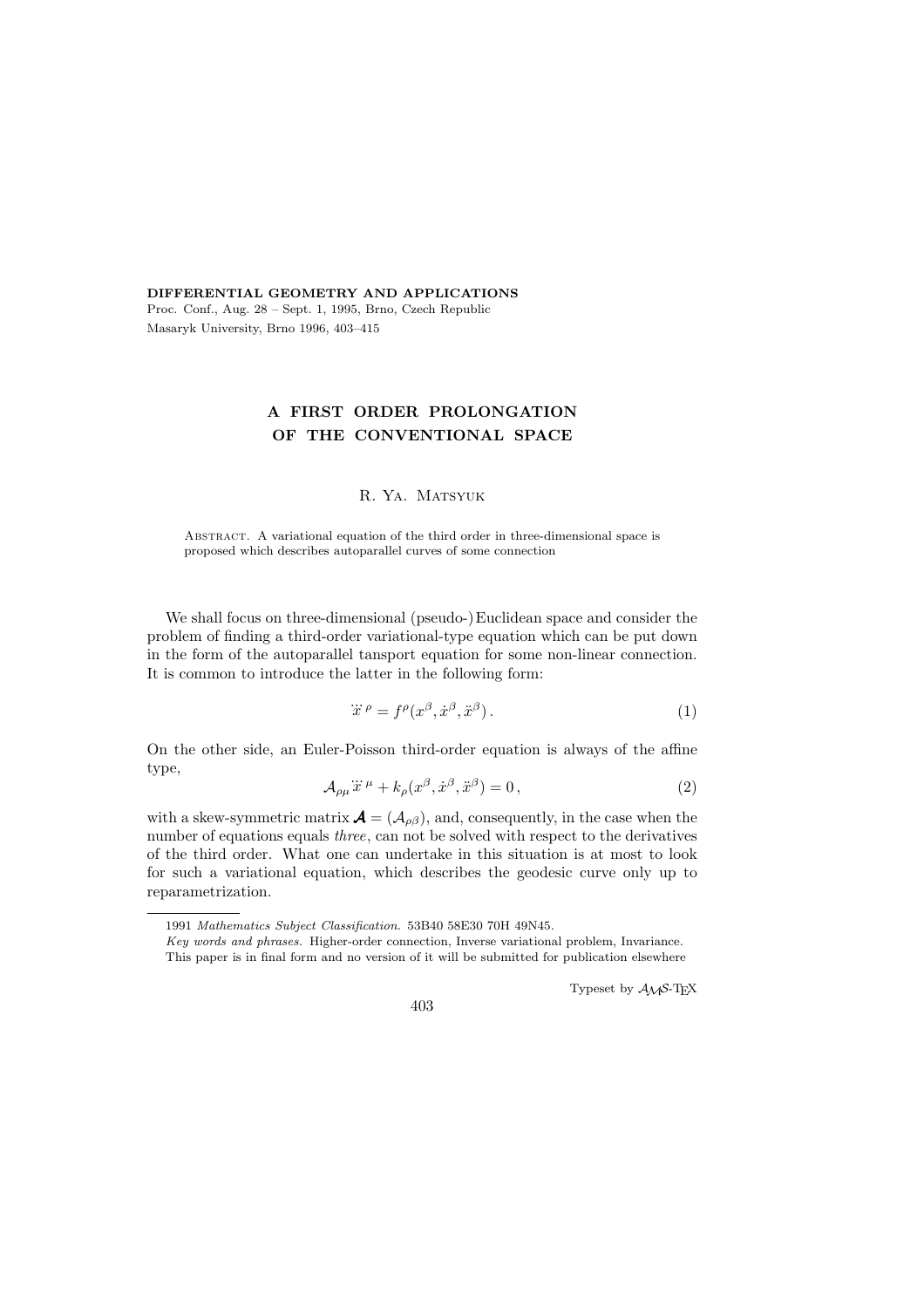## 1. General setting

One algorithm for building up an attached connection to a third order differential equation of a certain class was presented in [1], and we shall follow it here. Although only (pseudo-) Euclidean space will be considered, to give the Reader a sense of general setting, some constructions will be described as developed over an *n*-dimensional manifold  $M$ . A differential equation of the third order will be understood to be a cross-section of the third-order velocity manifold  $T''M = J_3(\mathbb{R}_0; M) = {\boldsymbol{x}; \boldsymbol{u}, \boldsymbol{\dot{u}}, \boldsymbol{\ddot{u}}},$  fibred over the second order one,  $T'M = J_2(\mathbb{R}_0; M) = {\boldsymbol{\lbrace x; u, u, \cdot \rbrace}}.$  These fibred manifolds are associated, as fibre bundles, to the principle fibre bundles of the third-order and second-order frames,  $H''\ =\ \widetilde{J}_3(\mathbb{R}^n_0;\,M)\ =\ \{x^\rho; r^\rho_{\beta}, r^\rho_{\beta\gamma}, r^\rho_{\beta\gamma\delta}, \}, \ \text{and}\ \ H'\ =\ \widetilde{J}_2(\mathbb{R}^n_0;\,M)\ =\ \{x^\rho; r^\rho_{\beta}, r^\rho_{\beta\gamma}\},$ where the tilde means that only invertible jets count, and also we shall denote the inverse to the matrix  $(r^{\rho}_{\beta})$  by  $({}^{\tau^1\gamma}_{\delta})$ . The cotangent space to the manifold H' is spanned by the following set of differential forms (with coefficients from above the manifold  $H''$ )

$$
\begin{split} \omega^\rho &\doteq\overline{r}^1{}_\mu^{\rho}dx^\mu\\ \omega^\rho_\beta &\doteq\overline{r}^1{}_\mu^{\rho}dr^\mu_\beta-\overline{r}^1{}_\mu r^\mu_{\beta\nu}\overline{r}^1_{\ \lambda}dx^\lambda\\ \omega^\rho_{\beta\gamma} &\doteq\overline{r}^1{}_\mu^{\rho}dr^\mu_{\beta\gamma}-\overline{r}^1{}_\mu^{\rho}r^\mu_{\beta\nu}\overline{r}^1_{\ \lambda}dr^\lambda_\gamma-\overline{r}^1{}_\mu^{\rho}r^\mu_{\gamma\nu}\overline{r}^1_{\ \lambda}dr^\lambda_\beta\\ &\qquad\qquad +\overline{r}^1{}_\mu^{\rho}r^\mu_{\beta\nu}\overline{r}^1_{\ \lambda}r^\lambda_{\gamma\iota}\overline{r}^1_{\ \sigma}dx^\sigma+\overline{r}^1{}_\mu^{\rho}r^\mu_{\gamma\nu}\overline{r}^1_{\ \lambda}r^\lambda_{\beta\iota}\overline{r}^1_{\ \sigma}dx^\sigma-\overline{r}^1{}_\mu^{\rho}r^\mu_{\nu\beta\gamma}\overline{r}^1_{\ \lambda}dx^\lambda\,. \end{split}
$$

To span the cotangent space to the manifold  $H''$  one more string of forms drops in (we present their definition through a recurcive relation, which appears more simple for any order as well),

 $r^{\rho}_{\delta}\omega^{\delta}_{\iota\beta\gamma} = dr^{\rho}_{\mu\iota}\omega^{\mu}_{\beta\gamma} - r^{\rho}_{\mu\beta}\omega^{\mu}_{\iota\gamma} - r^{\rho}_{\mu\gamma}\omega^{\mu}_{\beta\iota} - r^{\rho}_{\mu\iota\beta}\omega^{\mu}_{\gamma} - r^{\rho}_{\mu\gamma\beta}\omega^{\mu}_{\iota} - r^{\rho}_{\mu\iota\gamma}\omega^{\mu}_{\beta} - r^{\rho}_{\mu\iota\beta\gamma}\omega^{\mu} \, .$ These differential forms constitute a global object, intrinsically defined in [2].

Rather then to proceed with the cross-section  $f: T'M \to T''M$ , one could wish to develop some calculus on the corresponding principle bundles. By the commutative diagram

$$
H'' \times \mathbb{V}'' \xrightarrow{\rho''} T''M
$$
  
\n
$$
\Phi \uparrow \qquad \qquad \uparrow f
$$
  
\n
$$
H' \times \mathbb{V}' \xrightarrow{\rho'} T'M
$$
 (3)

the mapping Φ has to be both an equivariant one and a cross-section. The typical fibre  $\mathbb{V}'' = J_3(\mathbb{R}_0; \mathbb{R}_0^n) = \{U^{\rho}, U^{\rho}, U^{\rho}\}\$ undergoes such left action of the group  $GL''(n) = \tilde{J}_3(\mathbb{R}_0^n; \mathbb{R}_0^n) = \{s_\beta^{\rho}, s_{\beta\gamma}^{\rho}, s_{\beta\gamma\delta}^{\rho}\},\$  that the quotient map  $\rho''(r,s,s^{-1}.U) =$  $\rho''(r,U)$  is described explicitly by

$$
\begin{split} u^\rho&=r_\mu^\rho U^\mu\\ \dot u^\rho&=r_\mu^\rho \dot U^\mu+r_{\mu\nu}^\rho U^\mu U^\nu\\ \ddot u^\rho&=r_\mu^\rho \ddot U^\mu+3r_{\mu\nu}^\rho \dot U^\mu U^\nu+r_{\mu\nu\lambda}^\rho U^\mu U^\nu U^\lambda\,. \end{split}
$$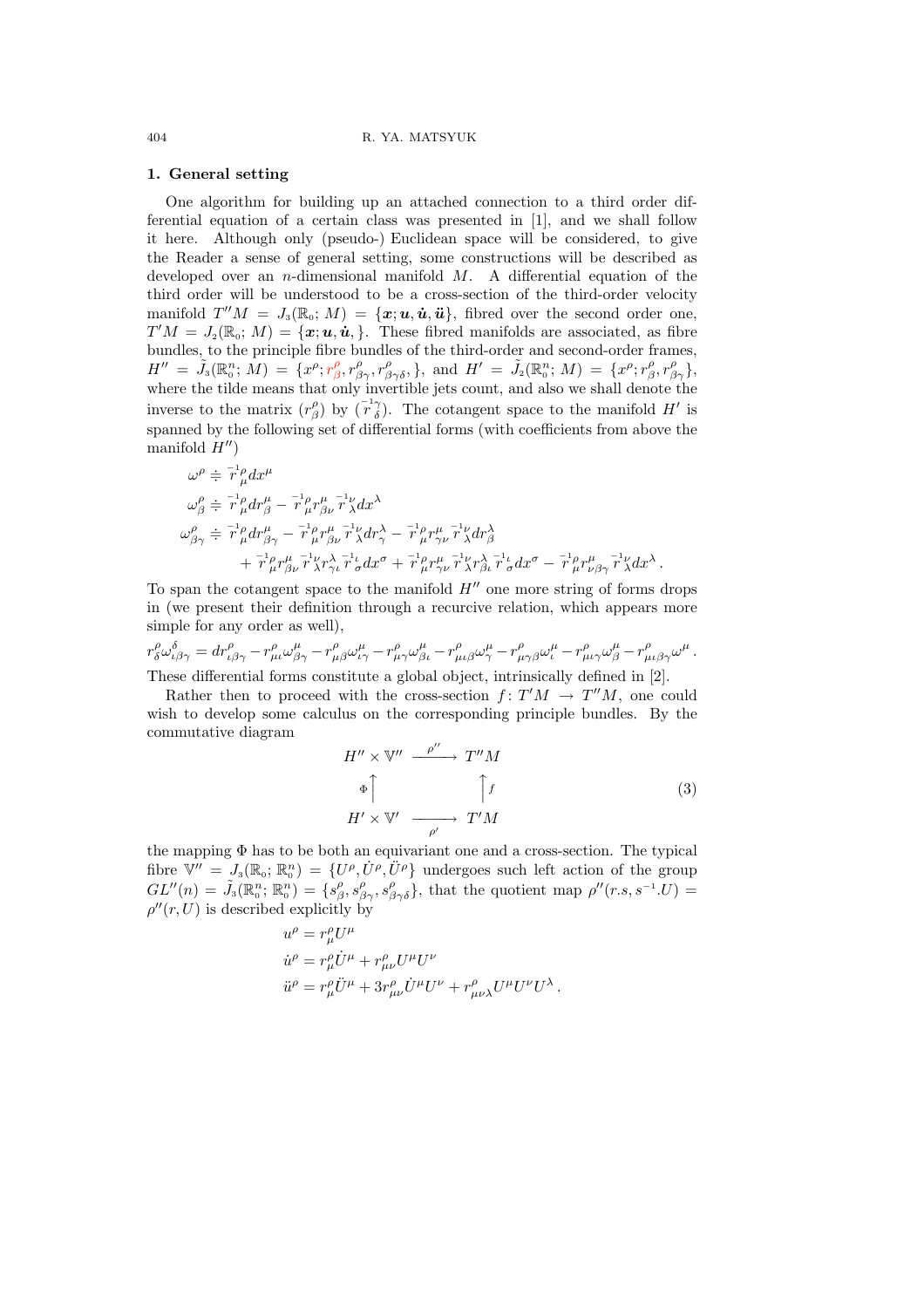A tangent vector to the product manifold  $H'' \times \mathbb{V}''$ ,

$$
\mathbf{a} = a^{\rho} \frac{\partial}{\partial x^{\rho}} + a^{\rho}_{\mu} \frac{\partial}{\partial r^{\rho}_{\mu}} + a^{\rho}_{\mu\nu} \frac{\partial}{\partial r^{\rho}_{\mu\nu}} + a^{\rho}_{\mu\nu\lambda} \frac{\partial}{\partial r^{\rho}_{\mu\nu\lambda}} + v^{\rho} \frac{\partial}{\partial U^{\rho}} + \dot{v}^{\rho} \frac{\partial}{\partial \dot{U}^{\rho}} + \ddot{v}^{\rho} \frac{\partial}{\partial \ddot{U}^{\rho}} ,
$$

is vertical with respect to the projection  $\rho''$  if and only if

$$
\label{eq:2.1} \begin{split} a^\rho=0\\ r_\mu^\rho v^\mu+a_\mu^\rho U^\mu=0\\ r_\mu^\rho \dot v^\mu+a_\mu^\rho \dot U^\mu+a_{\mu\nu}^\rho U^\mu U^\nu-2 r_{\mu\nu}^\rho \, \bar{r}_\lambda^\mu a_\iota^\lambda U^\nu U^\iota=0\\ r_\mu^\rho \ddot v^\mu+a_\mu^\rho \ddot U^\mu+3 a_{\mu\nu}^\rho \dot U^\mu U^\nu+a_{\mu\nu\lambda}^\rho U^\mu U^\nu V^\lambda\\ -3 r_{\mu\nu}^\rho \, \bar{r}_\lambda^\mu U^\nu(a_\iota^\lambda \dot U^\iota+a_{\iota\sigma}^\lambda U^\iota U^\sigma-2 r_{\iota\sigma}^\lambda \, \bar{r}_\beta^\mu a_\delta^\beta U^\sigma U^\delta)\\ -3 r_{\mu\nu}^\rho \, \bar{r}_\lambda^\nu a_\iota^\lambda \dot U^\mu U^\iota-3 r_{\mu\nu\lambda}^\rho \, \bar{r}_\iota^\lambda a_\sigma^\iota U^\mu U^\nu U^\sigma=0\,. \end{split}
$$

If the map  $\Phi$  is equivariant, then its Lie derivative with respect to an arbitrary pair of vertical vector fields  $\mathbf{a}''$  and  $\mathbf{a}'$  on the manifolds  $H'' \times \mathbb{V}''$  and  $H' \times \mathbb{V}'$  is zero (i.e. vector fields  $\mathfrak{a}''$  and  $\mathfrak{a}'$  are  $\Phi$ -related):

$$
T\Phi\,\circ\,\mathfrak{a}''\,=\,\mathfrak{a}'\,\circ\,\Phi\,.
$$

The map  $\eta^{-1}\Phi: H'' \times \mathbb{V}' \to H'' \times \mathbb{V}'$ , induced by the projection  $\eta: H'' \to H'$ ,  $\eta^{-1}\Phi(r,U)=\Phi(\eta r,U),$ 

is not fibred over the identity in  $H''$ . Nevertheless, there can always be found an element  $(\delta_{\mu}^{\rho}, 0, s_{\mu\nu\lambda}^{\rho}) \in GL''(n)$  such that

$$
r^{\rho}_{\sigma} s^{\sigma}_{\mu\nu\lambda} + r^{\rho}_{\mu\nu\lambda} = \Phi^{\rho}_{\mu\nu\lambda}(x^{\beta}; r^{\beta}_{\iota}, r^{\beta}_{\nu\gamma}, U^{\beta}, U^{\beta}). \tag{4}
$$

We define the fibred morphism  $F$  over the identity in  $H''$  as a family of crosssections  $F(r)$  of the fibration  $\pi: \mathbb{V}'' \to \mathbb{V}'$  by means of

$$
F^{\rho}(x^{\beta};r^{\beta}_{\mu},r^{\beta}_{\mu\nu},r^{\beta}_{\mu\nu\lambda},U^{\beta},\dot{U}^{\beta}) = \ddot{\Phi}^{\rho} + s^{\rho}_{\iota\sigma\gamma}U^{\iota}U^{\sigma}U^{\gamma},
$$

with  $s^{\rho}_{\iota\sigma\gamma}$  defined from (4). Then, by virtue of  $\Phi$  equivariant, for every vertical vector field **a** on the manifold  $H'' \times \mathbb{V}''$  we have

$$
TF \circ (T(id) \times T\pi) \circ \mathbf{a} = \mathbf{a} \circ F \circ (id \times \pi), \tag{5}
$$

as can be seen from the next diagram by the appropriate chose of paths

$$
TH'' \times T\mathbb{V}'' \xrightarrow{TF} TH'' \times T\mathbb{V}'
$$
\n
$$
\parallel \qquad \qquad \parallel
$$
\n
$$
TH'' \times T\mathbb{V}'' \xrightarrow{T(id) \times T\pi} TH'' \times T\mathbb{V}'
$$
\n
$$
\mathbf{a} \uparrow \qquad \qquad \uparrow (T(id) \times T\pi) \circ \mathbf{a}
$$
\n
$$
H'' \times \mathbb{V}'' \xrightarrow{i d \times \pi} H'' \times \mathbb{V}'
$$
\n
$$
\parallel \qquad \qquad \parallel
$$
\n
$$
H'' \times \mathbb{V}'' \xrightarrow{F} H'' \times \mathbb{V}'
$$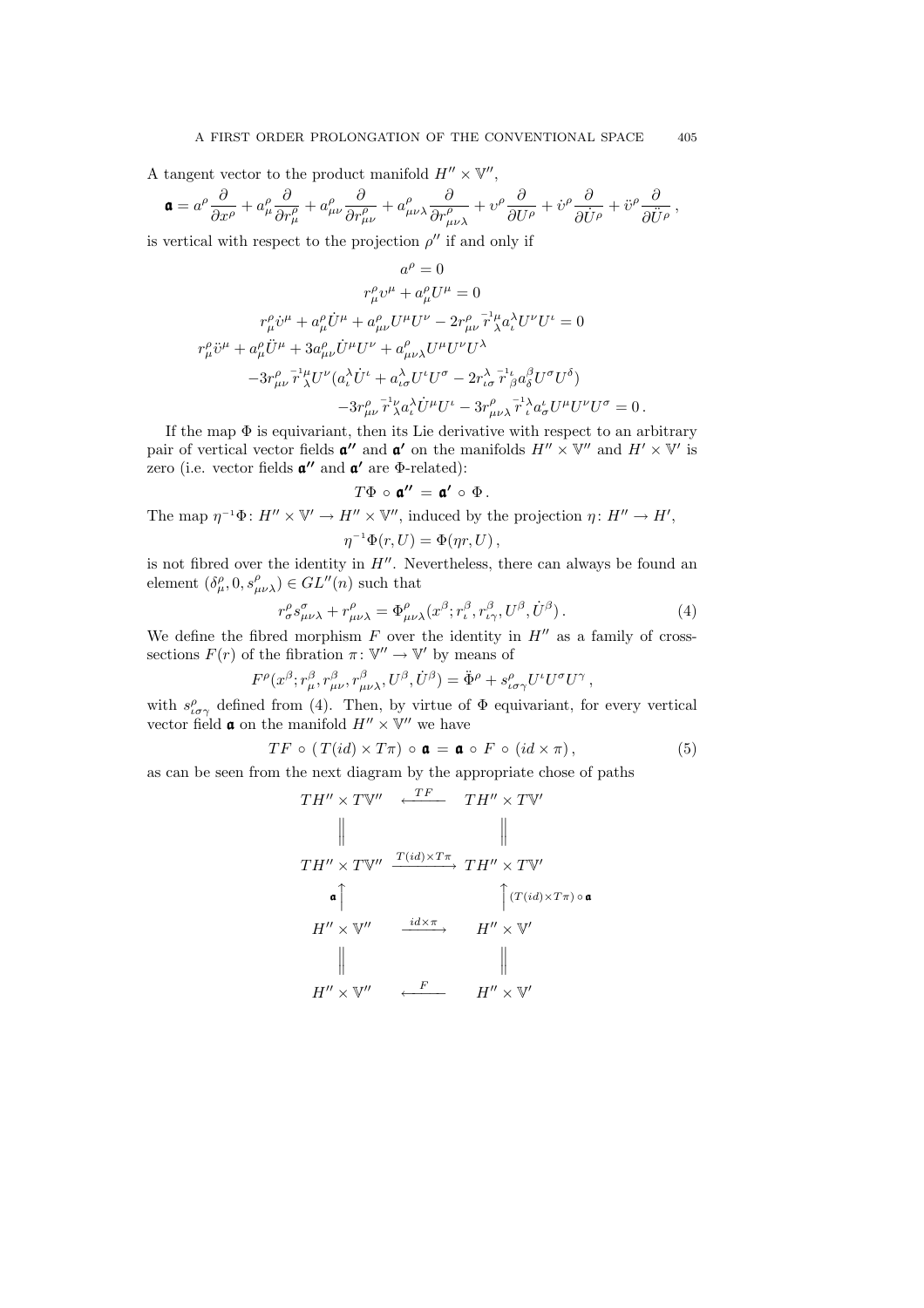The kernel of  $T\rho^{\prime\prime}$  annuls the following one-forms:

ρ

$$
\begin{aligned}\n\omega^{\rho} &\vdots \\
\Delta U^{\rho} &\doteq dU^{\rho} + U^{\mu}\omega_{\mu}^{\rho} \\
\Delta \dot{U}^{\rho} &\doteq d\dot{U}^{\rho} + \dot{U}^{\mu}\omega_{\mu}^{\rho} + U^{\mu}U^{\nu}\omega_{\mu\nu}^{\rho} \\
\Delta \ddot{U}^{\rho} &\doteq d\ddot{U}^{\rho} + \ddot{U}^{\mu}\omega_{\mu}^{\rho} + 3U^{\mu}\dot{U}^{\nu}\omega_{\mu\nu}^{\rho} + U^{\mu}U^{\nu}U^{\lambda}\omega_{\mu\nu\lambda}^{\rho}.\n\end{aligned} \tag{6}
$$

By calculating the Lie derivative of the differential forms (6) along a vertical vector field it turns out that the exterior differential system, generated by (6) is invariant under the action of the group  $GL''(n)$  upon the manifold  $H'' \times \mathbb{V}''$ .

If the functions  $F^{\rho}$  satisfy (5), then the differential forms

$$
\triangle F^{\rho} \doteqdot dF^{\rho} + \ddot{U}^{\mu}\omega_{\mu}^{\rho} + 3U^{\mu}\dot{U}^{\nu}\omega_{\mu\nu}^{\rho} + U^{\mu}U^{\nu}U^{\lambda}\omega_{\mu\nu\lambda}^{\rho}
$$

expand into the differential forms (6) alone:

$$
\Delta F^{\rho} = F^{\rho 2}_{\mu} \Delta \dot{U}^{\mu} + F^{\rho 1}_{\mu} \Delta U^{\mu} + F^{\rho 0}_{\mu} \omega^{\mu} . \tag{7}
$$

The concept of second order connection involves the quotient manifold  $\Gamma H' =$  $TH'/GL'(n)$  with respect to the standard action of the group  $GL'(n)$ :

$$
a^\rho \frac{\partial}{\partial x^\rho} + a_\mu^\rho \frac{\partial}{\partial r_\mu^\rho} + a_{\mu\nu}^\rho \frac{\partial}{\partial r_{\mu\nu}^\rho} \mapsto a^\rho \frac{\partial}{\partial x^\rho} + s_\mu^\nu a_\nu^\rho \frac{\partial}{\partial r_\mu^\rho} + (s_{\mu\nu}^\lambda a_\lambda^\rho + s_\mu^\lambda s_\nu^\iota a_{\lambda\iota}^\rho) \frac{\partial}{\partial r_{\mu\nu}^\rho} \, .
$$

The manifold  $\Gamma H'$  projects onto the manifold  $T''M$  by means of the following mapping of  $TH'$ , compatible with this action:

$$
(a^{\rho}, a_{\mu}^{\rho}, a_{\mu\nu}^{\rho}) \mapsto (a^{\rho}, a_{\mu}^{\rho} \stackrel{\tau^1 \mu}{r} a^{\nu}, a_{\lambda\iota}^{\rho} \stackrel{\tau^1 \lambda}{r} \stackrel{\tau^1 \mu}{r} \stackrel{\tau^0 \nu}{r} a^{\mu} a^{\nu} - a_{\delta}^{\rho} \stackrel{\tau^1 \lambda}{r} \stackrel{\tau^1 \lambda}{\sigma} \stackrel{\tau^1 \lambda}{r} \stackrel{\tau^1 \mu}{r} \stackrel{\tau^0 \nu}{r} a^{\mu} a^{\nu} + a_{\iota}^{\rho} \stackrel{\tau^1 \mu}{r} \stackrel{\tau^1 \mu}{\sigma} a^{\nu}).
$$

**Definition**[3]. A second order connection is given by a map  $\gamma: T'M \to \Gamma H'$ , which is identity in  $TM$ 

By means of the commutative diagram

$$
\begin{array}{ccc}\n\Gamma H' & \longrightarrow & T''M \\
\gamma \uparrow & & \uparrow \gamma \\
T'M & \longrightarrow & T'M\n\end{array}
$$

every connection  $\gamma$  defines a morphism of manifolds  $\hat{\gamma}$ . The very similar way to (7) this map  $\gamma$  may be described through the structure equations,

$$
\begin{split} \triangle\Gamma^\rho_{\beta}~&=\Gamma^{\rho\,2}_{\beta\mu}\triangle\dot{U}^\mu+\Gamma^{\rho\,1}_{\beta\mu}\triangle U^\mu+\Gamma^{\rho\,0}_{\beta\mu}\omega^\mu\,,\\ \triangle\Gamma^\rho_{\beta\gamma}&=\Gamma^\rho_{\beta\gamma\mu}\triangle\dot{U}^\mu+\Gamma^\rho_{\beta\gamma\mu}\triangle U^\mu+\Gamma^\rho_{\beta\gamma\mu}\omega^\mu\,, \end{split}
$$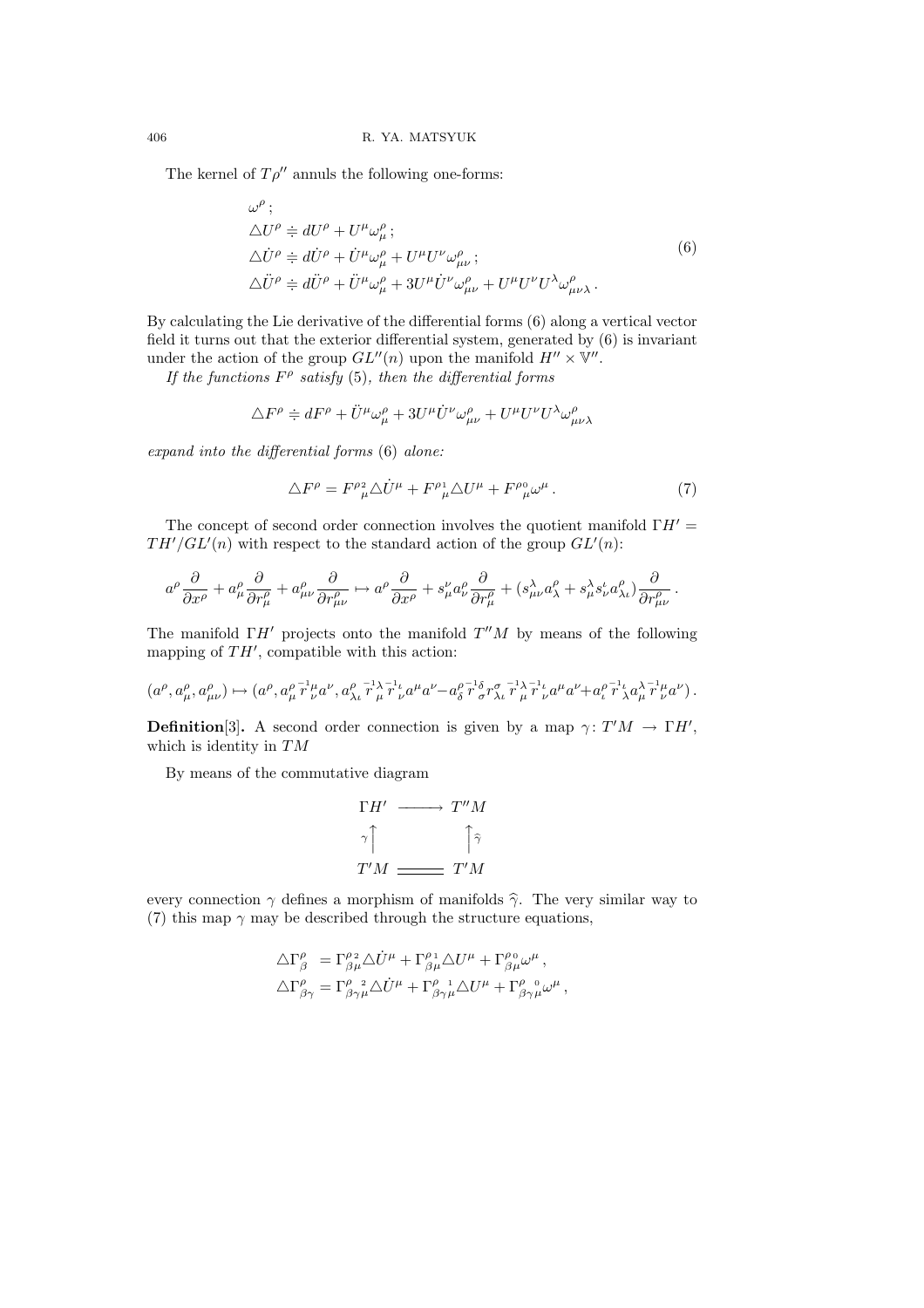where the differential forms  $\Delta\Gamma^{\rho}_{\beta}$ ,  $\Delta\Gamma^{\rho}_{\beta\gamma}$  are build up from the differentials of the functions  $(\Gamma^{\rho}_{\beta}, \Gamma^{\rho}_{\beta\gamma})$ , which represent the map  $\gamma$ , as follows:

$$
\begin{split} \label{eq:delta} \triangle\Gamma^{\rho}_{\beta} & \doteqdot d\Gamma^{\rho}_{\beta}+\Gamma^{\mu}_{\beta}\omega^{\rho}_{\mu}-\Gamma^{\rho}_{\mu}\omega^{\mu}_{\beta}+U^{\mu}\omega^{\rho}_{\beta\mu}\,,\\ \triangle\Gamma^{\rho}_{\beta\gamma} & \doteqdot d\Gamma^{\rho}_{\beta\gamma}+\Gamma^{\mu}_{\beta\gamma}\omega^{\rho}_{\mu}-\Gamma^{\rho}_{\beta\mu}\omega^{\mu}_{\gamma}-\Gamma^{\rho}_{\mu\gamma}\omega^{\mu}_{\beta}+\Gamma^{\mu}_{\beta}\omega^{\rho}_{\mu\gamma}+\Gamma^{\mu}_{\gamma}\omega^{\rho}_{\mu\beta}-\Gamma^{\rho}_{\mu}\omega^{\mu}_{\beta\gamma}+U^{\mu}\omega^{\rho}_{\beta\gamma\mu}\,. \end{split}
$$

Connection  $\gamma$  is called *stable* if it projects onto the identity in  $T'M$ . In this case the morphism  $\hat{\gamma}$  is a cross-section and thus defines a third-order differential equation of the type (1).

To discuss a weaker condition of a quasi-stable connection, we recall that the group  $GL'(1)$  acts on the right upon the space  $T'M$  by parameter transformations. The generators are:

$$
\begin{aligned} \mathbf{p}_1 &= u^{\rho} \frac{\partial}{\partial u^{\rho}} + 2 \dot{u}^{\rho} \frac{\partial}{\partial \dot{u}^{\rho}}, \\ \mathbf{p}_2 &= u^{\rho} \frac{\partial}{\partial \dot{u}^{\rho}}. \end{aligned}
$$

The quotient space with respect to this action is the manifold  $C'M$  of contact elements, locally arranged as  $\mathbb{R} \times T' \mathbb{R}^{n-1}$ . Connection  $\gamma$  is said to be *quasi-stable* if it projects onto the identity in  $C'M$ .

In case of quasi-stable connection it is possible to introduce[1,3] the notion of parallel transport in such a way, that the autoparallel curves of this connection will be described in the typical fibre  $V''$  of the fibre bundle  $T''M$  by means of the equation

$$
\ddot{U}^{\rho} = \Gamma^{\rho}_{\mu} \dot{U}^{\mu} + \Gamma^{\rho}_{\mu\nu} U^{\mu} U^{\nu} + \lambda^{(2)} \dot{U}^{\rho} + \lambda^{(1)} U^{\rho} . \tag{9}
$$

If the quasi-stable connection  $\gamma$  is stable, the functions  $\lambda^{(1)}$  and  $\lambda^{(2)}$  both vanish.

Not every equation (1) can be rearranged in the form (9). The crucial idea consists in applying a somewhat technical trick of reparametrization. If the map  $f$ in (1) or (3) defines in the consistent manner some equation on the manifold  $C'M$ , and if we think of f as of a vector field  $\mathfrak f$  on the manifold  $T'M$  by the inclusion  $T''M \hookrightarrow TT'M$ , then the Lie brackets  $[\mathfrak{p}_1,\mathfrak{f}]$  and  $[\mathfrak{p}_2,\mathfrak{f}]$  differ from a multiply of  $\mathfrak{f}$ by some vertical field with respect to the projection

$$
\wp \colon T'M \to C'M. \tag{10}
$$

In fact, a stronger condition holds:

$$
\begin{cases}\n(T\wp)[\mathbf{p_1}, \mathbf{f}] = (T\wp)\mathbf{f} \\
(T\wp)[\mathbf{p_2}, \mathbf{f}] = 0\n\end{cases}
$$

In terms of the representation (7) the above condition amounts to the following two equations with Lagrange multiplies  $\mu$  and  $\lambda$ ,

$$
3F^{\rho} - F^{\rho_1} U^{\iota} - 2F^{\rho_2} \dot{U}^{\iota} = 3\mu U^{\rho} \tag{11}
$$

$$
3\dot{U}^{\rho} - F^{\rho}{}_{\iota}^{2}U^{\iota} = 3\lambda U^{\rho}.
$$
 (12)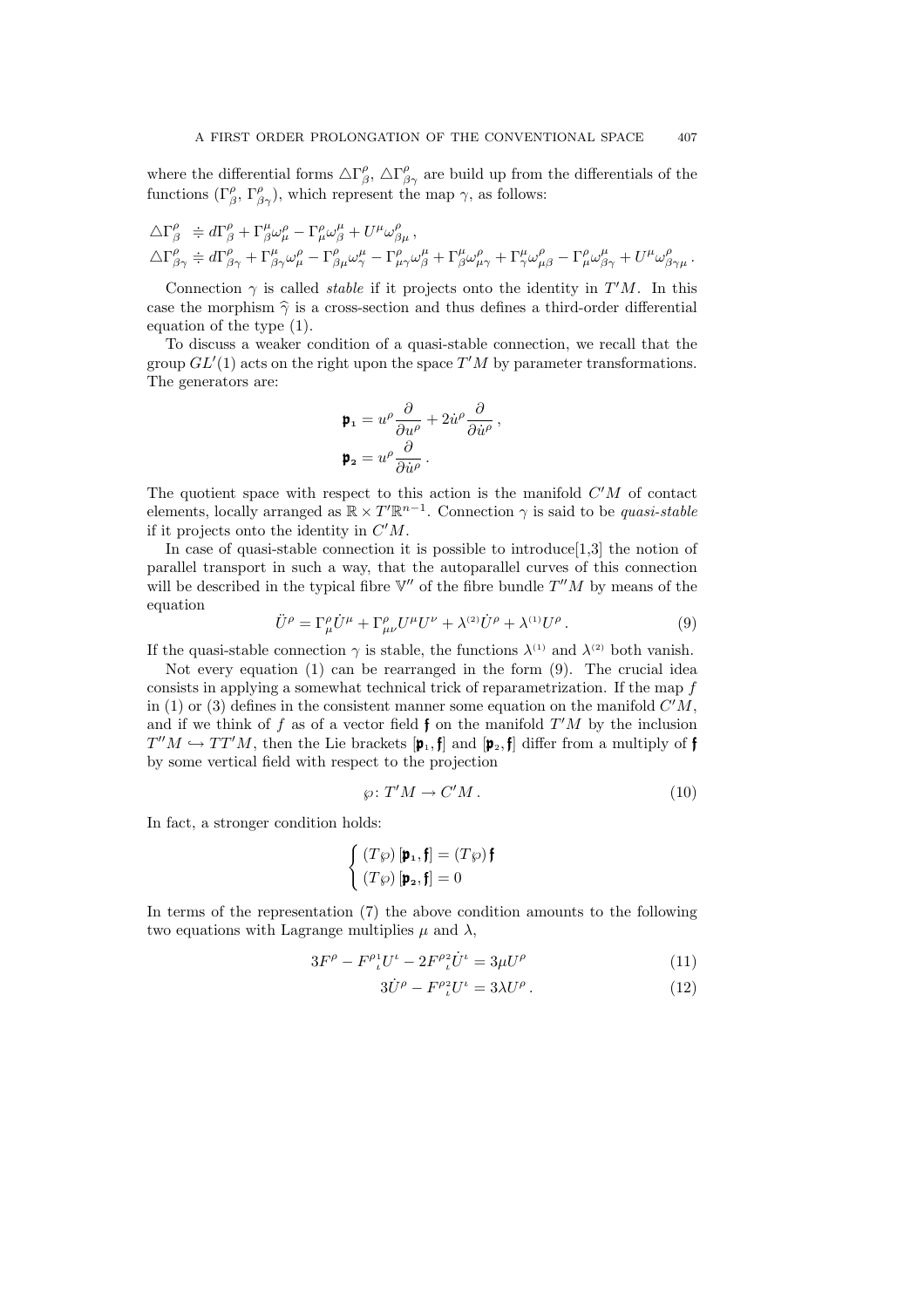### 408 R. YA. MATSYUK

The multipliers  $\mu$  and  $\lambda$  are functions on the manifold  $H' \times V'$ , and in order them to represent some well-defined functions on the manifold  $T'M$ , they both have to satisfy the condition of  $GL(n)$ -invariance of the type  $\langle \mathbf{a}, d\mu \rangle = 0$  for any  $\rho'$ -vertical vector  $a$ , which amounts to the following system of partial differential equations:

$$
\frac{\partial \mu}{\partial \dot{U}^{\rho}} U^{\beta} U^{\gamma} = r^{\nu}_{\rho} \frac{\partial \mu}{\partial r^{\nu}_{\beta \gamma}}
$$
\n
$$
\frac{\partial \mu}{\partial U^{\rho}} U^{\beta} - \frac{\partial \mu}{\partial \dot{U}^{\rho}} \dot{U}^{\beta} = 2r^{\delta}_{\rho \nu} \frac{\partial \mu}{\partial r^{\delta}_{\beta \nu}} + r^{\delta}_{\rho} \frac{\partial \mu}{\partial r^{\delta}_{\beta}}.
$$
\n(13)

**Definition**[3]. The equation (1) is *reducible* if  $(11,12)$  holds for the representation (7). It will be called *strictly reducible* if both  $\mu = 0$  and  $\lambda = 0$ .

Consider now a (second order nonlinear) connection, the coefficients  $\Gamma^{\rho}_{\beta}$ ,  $\Gamma^{\rho}_{\beta\gamma}$  of which are constructed from the coefficients of the first-order prolongation of the differential system (7),

$$
dF^{\rho}{}^2_{\beta}+F^{\mu}{}^2_{\beta}\omega^{\rho}_{\mu}-F^{\rho}{}^2_{\mu}\omega^{\mu}_{\beta}+3U^{\mu}\omega^{\rho}_{\beta\mu}=F^{\rho}{}^2_{\beta\mu}\omega^{\mu}+F^{\rho}{}^2_{\beta\mu}\triangle U^{\mu}+F^{\rho}{}^2_{\beta\mu}\triangle \dot{U}^{\mu}\,,
$$

according to the following prescription:

$$
\Gamma^{\rho}_{\beta} = \frac{1}{3} F^{\rho 2}_{\beta};
$$
\n
$$
\Gamma^{\rho}_{\beta\gamma} = \frac{1}{2} (\Pi^{\rho}_{\beta\gamma} + \Pi^{\rho}_{\gamma\beta}), \text{ where}
$$
\n
$$
\Pi^{\rho}_{\beta\gamma} = \frac{1}{3} F^{\rho 20}_{\beta\gamma} + \frac{1}{9} (F^{\rho 22}_{\beta\mu} F^{\mu 1}_{\gamma} + F^{\rho 21}_{\beta\mu} F^{\mu 2}_{\gamma}) + \frac{2}{27} F^{\rho 22}_{\beta\mu} F^{\mu 2}_{\nu} F^{\nu 2}_{\gamma}.
$$
\n(14)

Let us agree to call the connection, constructed accordingly to the formulae  $(14)$ , be *attached* to the differential equation  $(1)$ 

**Proposition**[1]. The connection, attached to a reducible differential equation, is quasi-stable. The equation (9) of the autoparallel curves of the connection, attached to a reducible differential equation, coincides with the initial equation  $(1)$ . If  $(1)$ is strictly reducible, then the attached connection is stable.

The functions  $\lambda^{(1)}$  and  $\lambda^{(2)}$  in (9) are expressed through the functions  $\mu$  from (11) and  $\lambda$  from (12) in terms of the coefficients of the differential  $d\lambda$ ,

$$
d\lambda = \lambda^0_\mu \omega^\mu + \lambda^1_\mu \triangle U^\mu + \lambda^2_\mu \triangle \dot{U}^\mu ,
$$

according to the formulae below:

$$
\lambda^{(1)} = \lambda_{\nu}^{0} U^{\nu} + \lambda_{\nu}^{1} \dot{U}^{\nu} \lambda_{\nu}^{2} \ddot{U}^{\nu} + \mu (1 - \lambda_{\nu}^{2} U^{\nu}) - \lambda (\lambda_{\nu}^{1} U^{\nu} + \frac{2}{3} \lambda_{\nu}^{2} F^{\nu}{}_{i}^{2} U^{\nu}) - 2 \lambda^{2},
$$
  

$$
\lambda^{(2)} = 2 \lambda.
$$

In view of  $(13)$ ,

$$
\lambda_{\rho}^{1} = \frac{\partial \lambda}{\partial U^{\rho}} , \qquad \lambda_{\rho}^{2} = \frac{\partial \lambda}{\partial \dot{U}^{\rho}} .
$$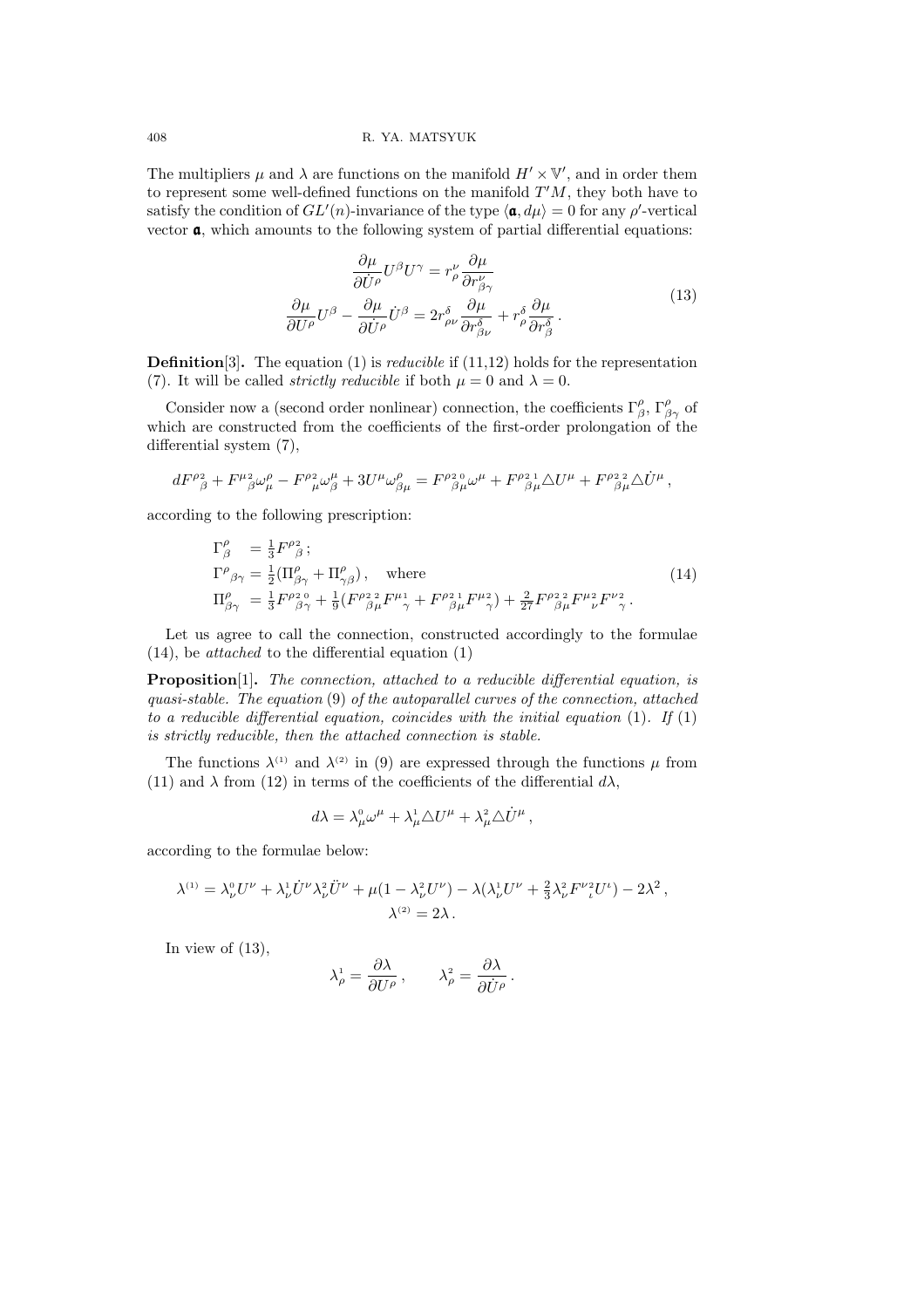## 2. Euclidean space. Variational equation.

As declared, we look for a third order differential equation in (pseudo-)Euclidean space  $\mathbf{E}_i^3$ , which would be derivable from a Lagrangian. The dimension of the space is three. As mentioned at the very beginning of the present contribution, we cannot expect such equation to exist in the form, solved with respect to the highest (i.e of the third order) derivatives. So we shall first settle down on the manifold

$$
\mathbb{R}\times T'\mathbf{E}_k^2
$$

and afterwards go all the way back to the manifold  $T' \mathbf{E}_{i}^{3}$  along the projection of (10), which in the canonical coordinates is so expressed:

$$
\begin{aligned}\n\mathbf{t} \circ \wp &= x^0 \\
\mathbf{x}^a \circ \wp &= x^a \\
\mathbf{v}^a \circ \wp &= \frac{u^a}{u^0} \\
\mathbf{v}'^a \circ \wp &= \frac{\dot{u}^a}{u_0^2} - \frac{\dot{u}_0}{u_0^3} u^a\n\end{aligned}
$$

Let us concentrate on a system of two third-order ordinary differential equations

$$
\mathsf{E}_a = 0.\tag{15}
$$

We introduce a vector valued differential one-form

$$
\epsilon = \mathsf{E}_a \, d\mathsf{x}^a \otimes d\mathsf{t} \,,\tag{16}
$$

where the expressions  $E_a$  are called the Euler-Poisson expressions.<sup>1</sup> Applying the general criterion of [5] for an arbitrary system of differential equations to be a system of Euler-Poisson equations, it was established in [6] that the vector expression  $\mathbf{E} = \{ \mathsf{E}_a \}$  in (15) must have the shape

$$
\mathbf{E} = \mathbb{A} \cdot \mathbf{v''} + (\mathbf{v'} \cdot \partial_{\mathbf{v}}) \mathbb{A} \cdot \mathbf{v'} + \mathbb{B} \cdot \mathbf{v'} + \mathbf{c}, \qquad (17)
$$

.

where the skew-symmetric matrix  $A$ , the matrix  $B$ , and the column vector  $c$  depend on the variables t,  $x$ ,  $v = dx/dt$ , and satisfy the following system of partial differential equations in  $t, x^a$ , and  $v^a$  [6, 7]

$$
\partial_{\mathbf{v}}[a\mathbf{A}_{bc}] = 0
$$
  
\n
$$
2 \mathbf{B}_{[ab]} - 3 \mathbf{D}_1 \mathbf{A}_{ab} = 0
$$
  
\n
$$
2 \partial_{\mathbf{v}}[a\mathbf{B}_{b]c} - 4 \partial_{\mathbf{x}}[a\mathbf{A}_{b]c} + \partial_{\mathbf{x}}c \mathbf{A}_{ab} + 2 \mathbf{D}_1 \partial_{\mathbf{v}}c \mathbf{A}_{ab} = 0
$$
  
\n
$$
\partial_{\mathbf{v}}(a\mathbf{c}_{b)} - \mathbf{D}_1 \mathbf{B}_{(ab)} = 0
$$
  
\n
$$
2 \partial_{\mathbf{v}}c \partial_{\mathbf{v}}[a\mathbf{c}_{b]} - 4 \partial_{\mathbf{x}}[a\mathbf{B}_{b]c} + \mathbf{D}_1^2 \partial_{\mathbf{v}}c \mathbf{A}_{ab} + 6 \mathbf{D}_1 \partial_{\mathbf{x}}[a\mathbf{A}_{bc}] = 0
$$
  
\n
$$
4 \partial_{\mathbf{x}}[a\mathbf{c}_{b]} - 2 \mathbf{D}_1 \partial_{\mathbf{v}}[a\mathbf{c}_{b]} - \mathbf{D}_1^3 \mathbf{A}_{ab} = 0.
$$
  
\n(18)

<sup>1</sup>This is an alternative way to interpret the notion of the Euler morphism, the latter having been considered by KOLÁŘ in  $[4]$ .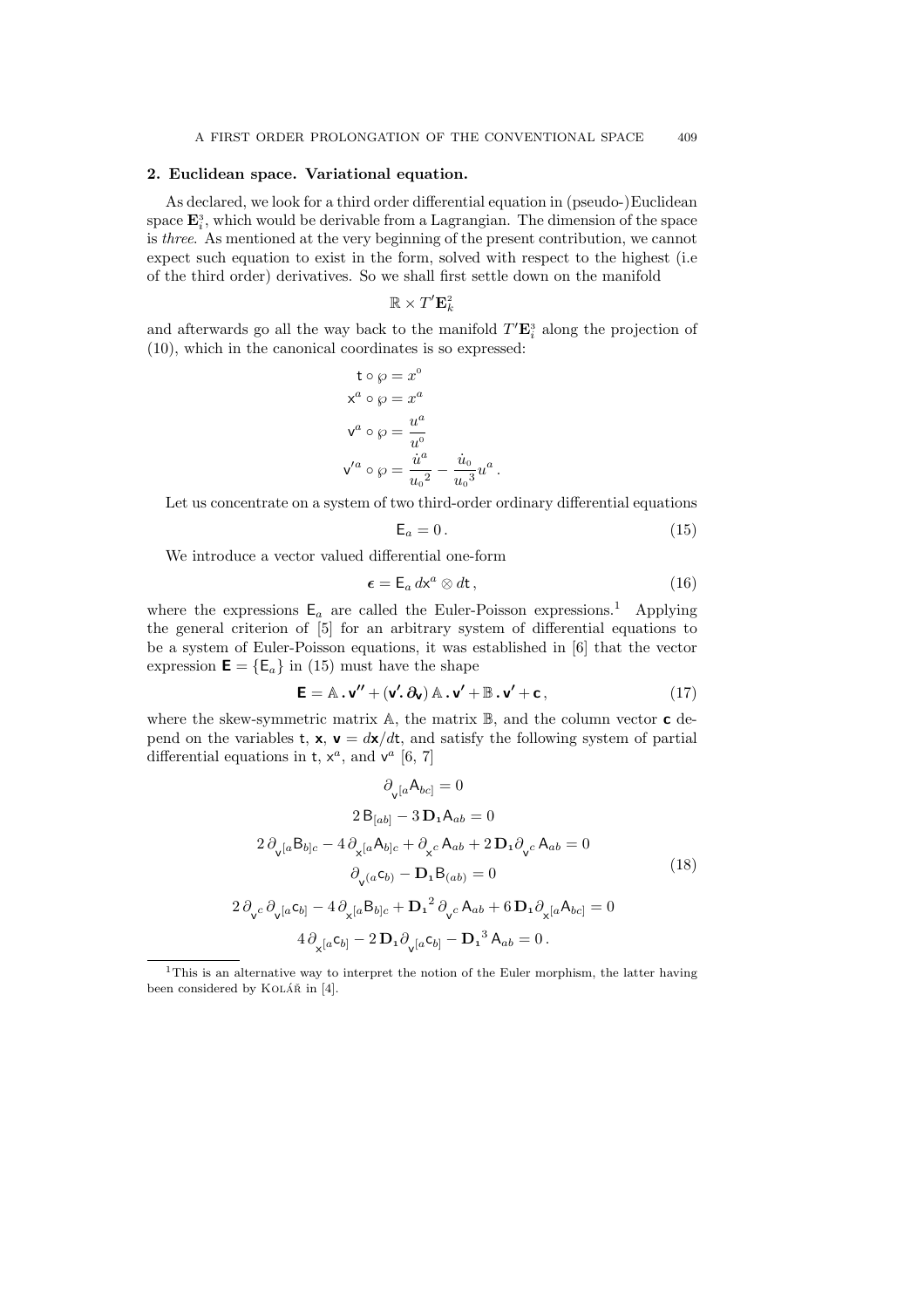In (18)  $D_1$  and farther below  $D_2$  denote the generators of the Cartan distribution,

$$
\begin{aligned} D_2 &= \textbf{v}'\!\!\cdot \partial_{\textbf{V}} + D_1\,, \\ D_1 &= \partial_t + \textbf{v}\cdot \partial_{\textbf{X}}\,. \end{aligned}
$$

Let  $\theta_2$ ,  $\theta_3$  denote the canonical contact forms

$$
\theta_{\mathbf{3}} = \frac{\partial}{\partial v'^a} \otimes (d v'^a - v''^a dt) + \theta_{\mathbf{2}} ,
$$
  

$$
\theta_{\mathbf{2}} = \frac{\partial}{\partial v^a} \otimes (d v^a - v'^a dt) + \frac{\partial}{\partial x^a} \otimes (d x^a - v^a dt) .
$$

Along with the differential form  $\epsilon$  we introduce another one,  $\epsilon$ ,

$$
\underline{\epsilon} = A_{ab} dx^a \otimes d\mathsf{v'}^b + \mathsf{k}_a dx^a \otimes dt ,
$$

$$
\mathsf{k} = (\mathsf{v'}.\partial_{\mathsf{v}}) \mathbb{A} \cdot \mathsf{v'} + \mathbb{B} \cdot \mathsf{v'} + \mathsf{c} .
$$

Exterior differential systems, generated by the forms  $\epsilon$  and  $\underline{\epsilon}$ , are equivalent:

$$
\underline{\boldsymbol{\epsilon}} - \boldsymbol{\epsilon} = (\mathsf{A}_{ab} \, d\mathsf{x}^a \otimes d\mathsf{v}'^b) \bar{\wedge} \boldsymbol{\theta}_\mathsf{a}.
$$

Now it is time to put in the concept of symmetry. Let

$$
\mathbf{r} = \tau \frac{\partial}{\partial \mathbf{t}} + \mathbf{r}^a \frac{\partial}{\partial \mathbf{x}^a}
$$
 (19)

denote the generator of some local group of transformations of the manifold  $\mathbb{R}\times\mathbf{E}_k^2$ , its successive prolongations to the space  $J_s(\mathbb{R}; \mathbf{E}_k^2) \approx \mathbb{R} \times T^s \mathbf{E}_k^2$  denoted by  $\mathbf{F}_s$ :

$$
\mathfrak{x}_2 = \mathfrak{v}^a \frac{\partial}{\partial \mathsf{v'}^a} + \mathfrak{x}_1 \, .
$$

The demand that the exterior differential system, generated by the vector valued differential form  $\underline{\epsilon}$ , be invariant under the infinitesimal transformation  $\underline{\mathfrak{r}}$  incarnates into the following equation<sup>2</sup>

$$
\mathbf{L}(\mathbf{r}_2)(\underline{\epsilon}) = \mathbf{\Xi} \cdot \underline{\epsilon} + \beta \bar{\wedge} \theta_2, \qquad (20)
$$

where the elements of the matrix  $\Xi$  and the coefficients of the semi-basic  $T^* \mathbf{E}_k^2$ . valued one-form  $\beta$  depend upon the variables t, x, v, and v'. Both  $\Xi$  and  $\beta$ play the role of Lagrange multipliers. Splitting of equation (20) with respect to independent differentials  $d\mathbf{t}$ ,  $d\mathbf{x}^a$ ,  $d\mathbf{v}^a$ , and  $d\mathbf{v}^{\prime a}$ , results in the following system of partial differential equations

$$
\mathbf{L}(\mathbf{r}_{1})\mathbf{A}_{ab} = \Xi_{a}{}^{c}\mathbf{A}_{cb} - \mathbf{A}_{ac}\frac{\partial}{\partial v^{\prime}}\mathbf{v}^{c}
$$
\n
$$
\mathbf{L}(\mathbf{r}_{2})\mathbf{k}_{a} = \Xi_{a}{}^{b}\mathbf{k}_{b} - \mathbf{A}_{ab}\mathbf{D}_{2}\mathbf{v}^{b} - \mathbf{k}_{a}\mathbf{D}_{1}\tau.
$$
\n(21)

<sup>2</sup>The notion of vector bundle valued exterior differential systems invariance was introduced in [8], see also [9].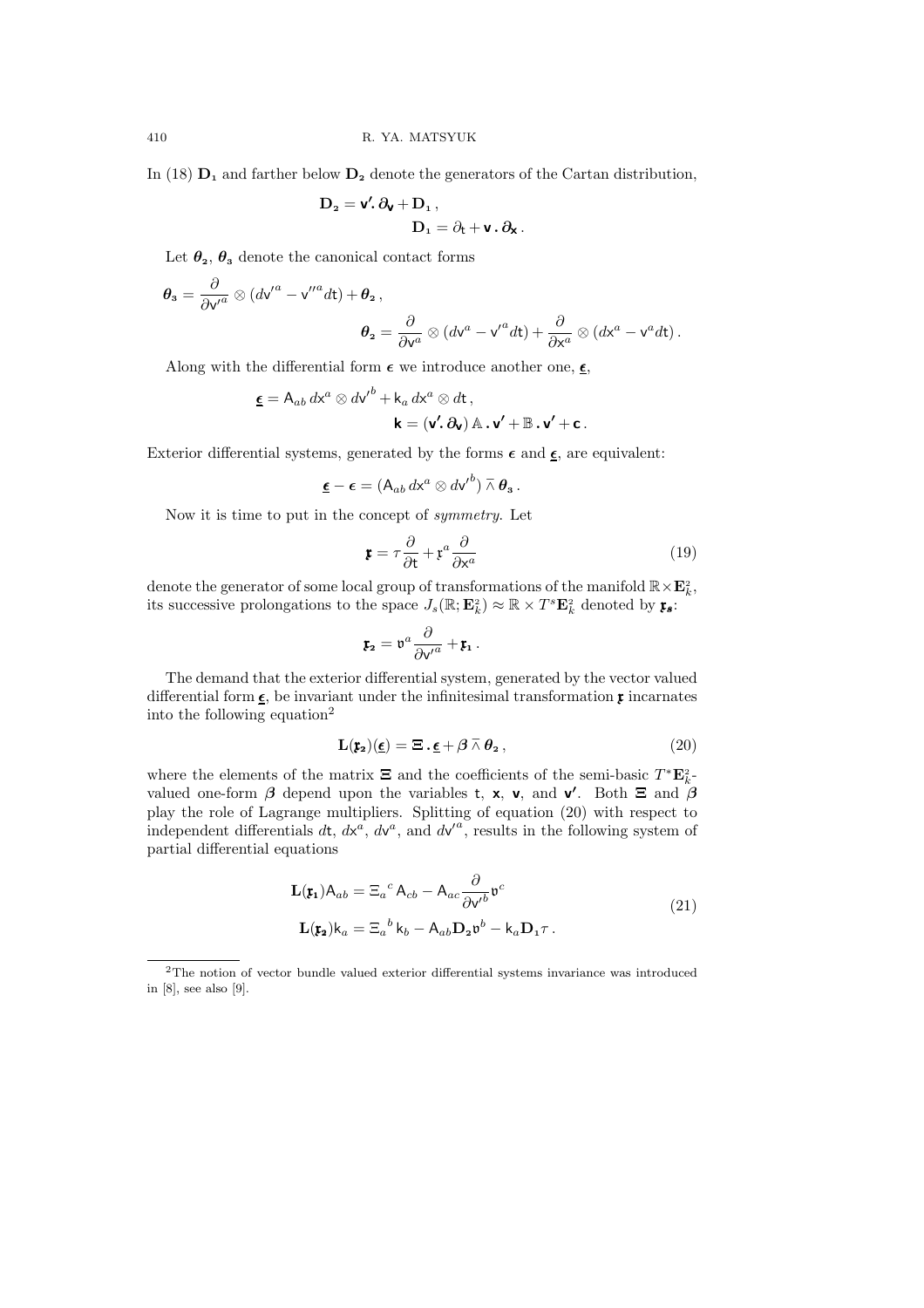Variational problem in parametric form. Consider for a moment an  $r^{th}$ -order variational problem in parametric form, set by a Lagrangian

$$
\ell(\zeta, x^{\rho}, u^{\rho}, \ldots, \lceil x^{1 \rho} \rceil d\zeta)
$$

on the space  $J_r(\mathbb{R}; M)$ . As long as we limit ourselves only to the case of autonomous Euler-Poisson equations,

$$
\mathcal{E}_{\rho} = 0, \text{ see (2)},\tag{22}
$$

the differential form

$$
\varepsilon = \mathcal{E}_{\rho} dx^{\rho} \otimes d\zeta \tag{23}
$$

may globally be deprived of the factor  $d\zeta$ , constituting thus a globally defined  $T^*M$ -valued density

$$
e = \mathcal{E}_{\rho} dx^{\rho} \,. \tag{24}
$$

Now the projection  $\varphi : T^r M \to C^r M$  can be employed to generate an autonomous variational problem set over  $T^{r}M$  from every one variational problem over  $C^rM$ .

**Lemma.** In terms of a local chart, if in  $(16)$  the local semi-basic differential form  $\epsilon$  corresponds to the Lagrangian

 $Ldt$ ,

then the vector valued density

$$
e = -u^{a}(\mathsf{E}_{a} \circ \wp)dx^{0} + u^{0}(\mathsf{E}_{a} \circ \wp)dx^{a}
$$
\n
$$
(25)
$$

corresponds to the Lagrangian

$$
\ell(\zeta, x^{\rho}, u^{\rho}, \dots, \overline{u}^{1-\rho})d\zeta = \mathcal{L}(x^{\rho}, u^{\rho}, \dots, \overline{u}^{1-\rho})d\zeta
$$

with the Lagrange function

$$
\mathcal{L} = u^0 L \circ \wp. \tag{26}
$$

Let us return to the third-order case. The relations between quantities, allocated on the space of contact elements  $C'M \stackrel{\text{def}}{=} C^2M$  and the corresponding quantities on the second-order velocity space  $T'M \stackrel{\text{def}}{=} T^2M$ , expressed by (22, 24, and 25), say that in (2) we have

$$
k \,=\, (\, \dot{u} \,.\, \partial_u \,)\, {\cal A} \,.\, \dot{u} \,+\, {\cal B} \,.\, \dot{u} \,+\, c
$$

with

$$
\mathcal{A}_{ab} = (u^0)^{-2} \cdot (\mathsf{A}_{ab} \circ \wp), \quad \mathcal{B}_{ab} = (u^0)^{-1} (\mathsf{B}_{ab} \circ \wp), \quad c_a = u^0 (\mathsf{c}_a \circ \wp), \tag{27}
$$

and that the Weierstrass constraint holds:

$$
\mathbf{A} \cdot \mathbf{u} \equiv 0, \quad \mathbf{k} \cdot \mathbf{u} \equiv 0 \, .
$$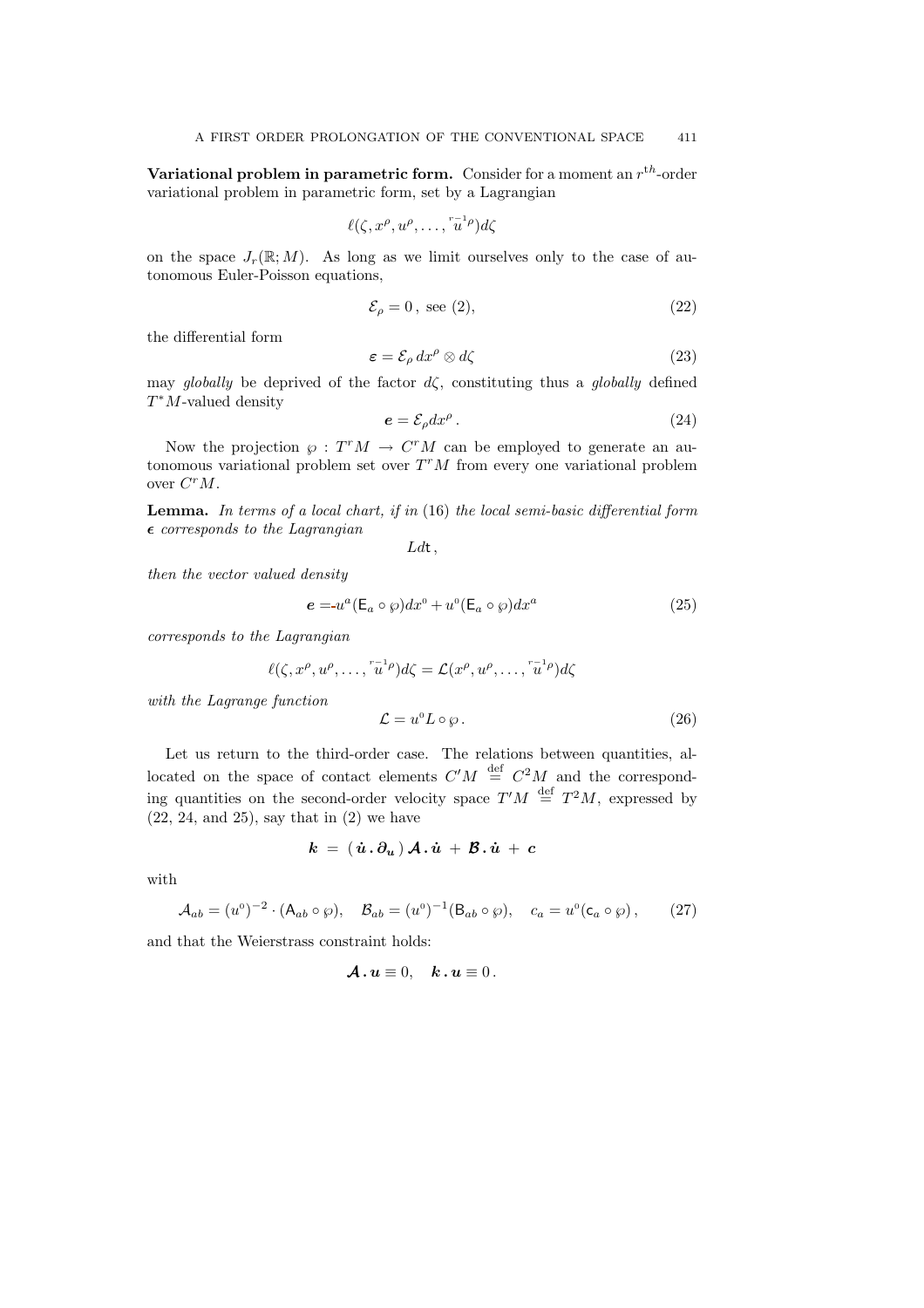#### 412 R. YA. MATSYUK

Circles and hyperbolae. Let in  $(19)$  generator  $\mathfrak x$  correspond to the (pseudo-) orthogonal transformations of a three-dimensional (pseudo-)Euclidean plain. Solving  $(18)$  together with  $(21)$ , we establish the expressions  $(17)$  for this case:

$$
\mathbf{E} = -\frac{\mathbf{v}\mathbf{v}^{\prime\prime}}{(1+\mathbf{v}\cdot\mathbf{v})^{3/2}} + 3\,\frac{\mathbf{v}\mathbf{v}^{\prime}}{(1+\mathbf{v}\cdot\mathbf{v})^{5/2}}(\mathbf{v}\cdot\mathbf{v}) + \frac{m}{(1+\mathbf{v}\cdot\mathbf{v})^{3/2}}\big[(1+\mathbf{v}\cdot\mathbf{v})\mathbf{v}^{\prime} - (\mathbf{v}\cdot\mathbf{v})\mathbf{v}\big].
$$
\n(28)

(The dual to some vector w is known to be defined with the help of the skewsymmetric Levi-Civita symbol  $e_{ab}$  by means of  $(*w)_a = e_{ba}w^b$ .) To convert (28) into a "homogeneous" three-dimensional form one applies (27) and obtains the final Euler-Poisson equations, which are naturally connected to the second prolongation of the transformation group  $[\mathbf{E}(3,i), \mathbf{E}_i^3]$ :

$$
\mathcal{E} = \frac{\ddot{\boldsymbol{u}} \times \boldsymbol{u}}{\|\boldsymbol{u}\|^3} - 3\,\frac{\dot{\boldsymbol{u}} \times \boldsymbol{u}}{\|\boldsymbol{u}\|^5}(\dot{\boldsymbol{u}} \cdot \boldsymbol{u}) + m\,\frac{\dot{\boldsymbol{u}}\left(\boldsymbol{u} \cdot \boldsymbol{u}\right) - \boldsymbol{u}\left(\dot{\boldsymbol{u}} \cdot \boldsymbol{u}\right)}{\|\boldsymbol{u}\|^3} = 0 \qquad (29)
$$

Furthermore, we can indicate a general formula for the family of the Lagrange functions which produce the expression (29):

$$
\mathcal{L}_{(\rho)} \;=\; \frac{u^{\rho}[\dot{\bm{u}}, \bm{u}, \bm{e}_{(\rho)}]}{\|\bm{u}\|\,\|\bm{u}\times\bm{e}_{(\rho)}\|^2} \;-\; m\,\|\bm{u}\| \;+\; \dot{\bm{u}}\cdot \bm{\partial}_{\bm{u}} \;\phi \;+\; \bm{a}\cdot\bm{u}\,,
$$

where an arbitrary row vector  $\boldsymbol{a}$  is constant and a function  $\phi$  depending on the variable u is subject to the constraint  $u \cdot \partial_u \phi = 0$ . (Recall the notation [,,] for the parallelepipedal product of three vectors.) The vector  $e_{\rho}$  denotes the  $\rho$ -th component of the (pseudo-) Euclidean frame. Each  $\mathcal{L}_{(\rho)}$  fits in.

Although there does not exist an invariant (even in extended sense) Lagrange function, the equations (29) are invariant with respect to the group under consideration. Namely, let

$$
\mathbf{r}'' = [\boldsymbol{\varpi}, \boldsymbol{x}, \partial_{\boldsymbol{x}}] + [\boldsymbol{\varpi}, \boldsymbol{u}, \partial_{\boldsymbol{u}}] + [\boldsymbol{\varpi}, \boldsymbol{\dot{u}}, \partial_{\boldsymbol{\dot{u}}}] + [\boldsymbol{\varpi}, \boldsymbol{\ddot{u}}, \partial_{\boldsymbol{\ddot{u}}}] \qquad (30)
$$

stand for the third-order prolongation of the infinitesimal (pseudo-) Euclidean transformations to the manifold  $T''M$  with  $\varpi$  for the group parameter. Then

$$
\mathbf{L}(\mathfrak{x}'')(\mathcal{E}) \;=\; \varpi \times \mathcal{E} \,.
$$

Remark. Assuming  $m = 0$  in (29), we recover geodesic circles as integral curves, and in the case the index i in  $\mathbf{E}(3, i)$  equals 2 this amounts to uniformly accelerated motion in three-dimensional special relativity.

## 2. Euclidean space. Connection

In a (pseudo-) orthonormal frame of reference, the corresponding third-order frame takes on the shape

$$
r^{\rho}_{\beta} = \delta^{\rho}_{\beta}, \quad r^{\rho}_{\beta\gamma} = 0, \quad r^{\rho}_{\beta\gamma\nu} = 0, \tag{31}
$$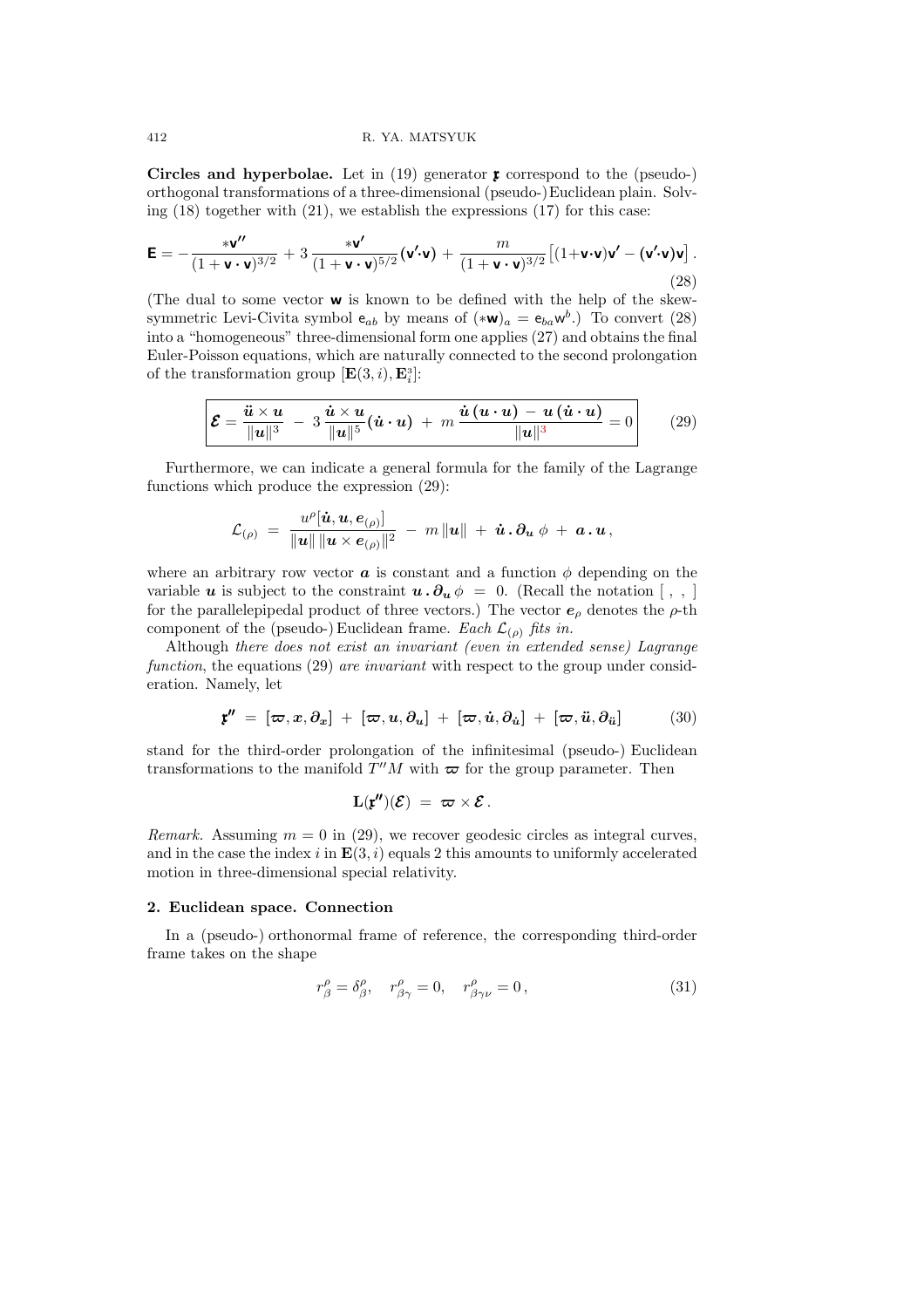so the structure forms  $\omega_{\beta}^{\rho}$ ,  $\omega_{\beta\gamma}^{\rho}$ , and  $\omega_{\beta\gamma\nu}^{\rho}$  vanish and we can identify  $u, \dot{u}$ , and  $\ddot{u}$ with the "invariant coordinates"  $U, \dot{U}$ , and  $\ddot{U}$  respectively.

In order to construct a connection, consistent with the equation (29), we first supplement the two independent expressions, entering in  $(29)$ , with an arbitrary additional one. Without loss of generality we can search for the latter in the form

$$
\ddot{u} \cdot u = \|u\|^2 \cdot \Psi(u, \dot{u}). \tag{32}
$$

The system of equations (29) and (32) can now be solved with respect to the third-order derivatives to produce:

$$
\ddot{\mathbf{u}} = 3 \frac{\dot{\mathbf{u}} \cdot \mathbf{u}}{\Vert \mathbf{u} \Vert^2} \dot{\mathbf{u}} - 3 \frac{(\dot{\mathbf{u}} \cdot \mathbf{u})^2}{\Vert \mathbf{u} \Vert^4} \mathbf{u} - m \mathbf{u} \times \dot{\mathbf{u}} + \Psi \cdot \mathbf{u}.
$$
 (33)

Now we proceed further to define more precisely the arbitrary function Ψ. With (11 and 12) we calculate  $\mu$  and  $\lambda$  for the equation (33):

$$
\mu = \frac{1}{3} \left( 2\Psi - 2\dot{u} \frac{\partial \Psi}{\partial \dot{u}} - u \frac{\partial \Psi}{\partial u} \right); \tag{34}
$$

$$
\lambda = \frac{\mathbf{u} \cdot \dot{\mathbf{u}}}{\|\mathbf{u}\|^2} - \frac{1}{3} \mathbf{u} \frac{\partial \Psi}{\partial \dot{\mathbf{u}}}.
$$
 (35)

In the reference frame (31) by virtue of (13) we conclude that  $\mu$  and  $\lambda$  are constant. Then the compatibility conditions for the system of partial differential equations (34) and (35) show, that  $\lambda$  must be equal to zero,

$$
\lambda = 0. \tag{36}
$$

Set

$$
\Psi = \frac{3}{\|\mathbf{u}\|^2} \left( \psi + \frac{1}{2} \|\dot{\mathbf{u}}\|^2 \right).
$$

For the function  $\psi$  we now get

$$
\left(\mathbf{u}\cdot\frac{\partial}{\partial\dot{\mathbf{u}}}\right)\psi = 0.
$$
\n(37)

Introducing the intermediate variable  $z = u \times \dot{u}$  we see by (37) that the function  $\psi$  depends on **u** and **u** via the variable z only. Now we express the equation (34) in terms of z to get

$$
3\mathbf{z} \cdot \frac{\partial \psi}{\partial \mathbf{z}} = 4\psi - \|\mathbf{u}\|^2 \mu. \tag{38}
$$

Again, the compatibility conditions for  $(38)$  turn  $\mu$  to zero,

$$
\mu = 0. \tag{39}
$$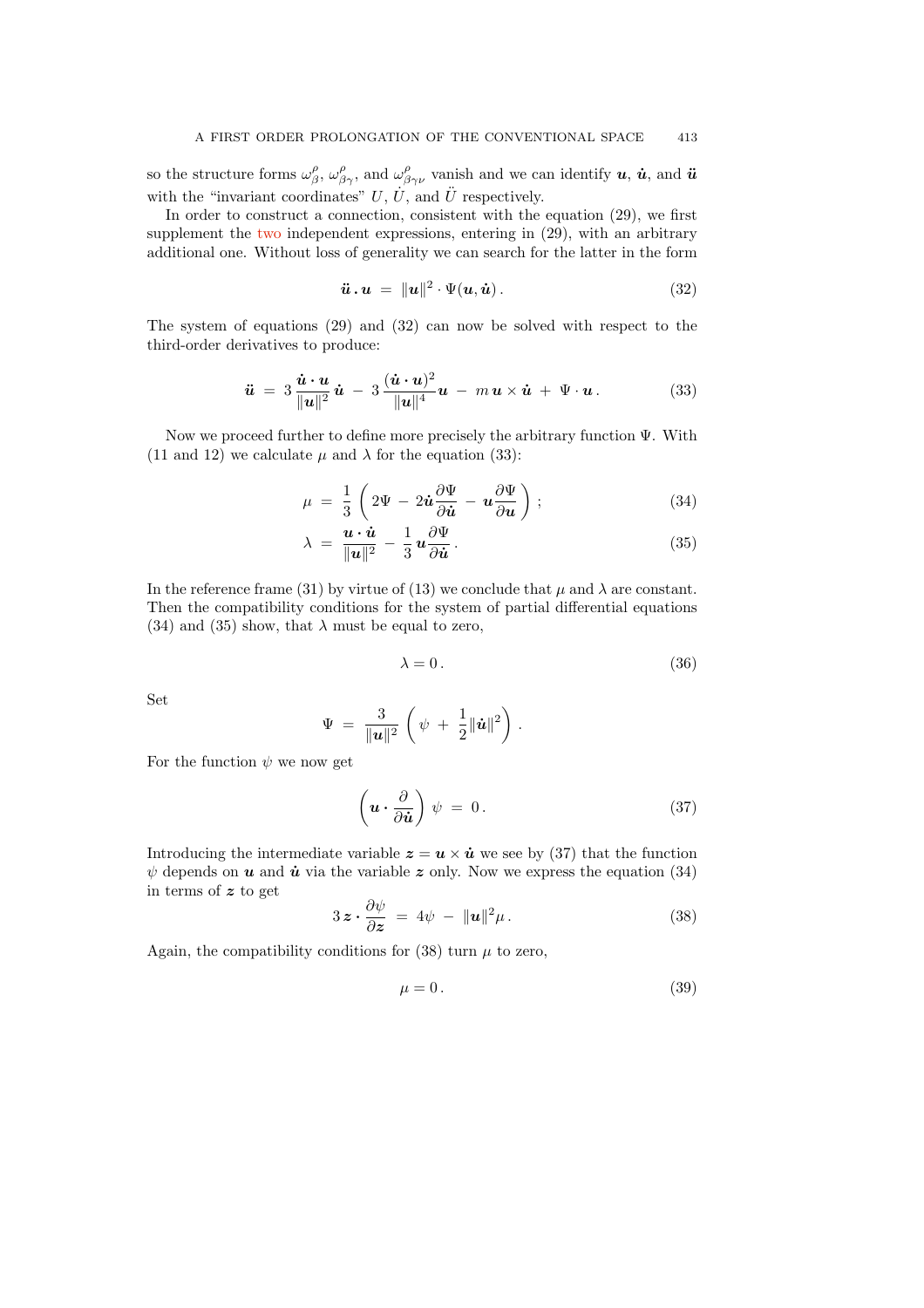To settle the matter definitely, we call upon the demand of (pseudo-)Euclidean symmetry (with the generator (30)) for the equation (33), which gives

$$
z \times \frac{\partial}{\partial z} \psi = 0. \tag{40}
$$

Altogether (38, 39, and 40) produce for the determination of the function  $\psi$  the equation

$$
\frac{\partial \psi}{\partial \boldsymbol{z}} \ = = \frac{4}{3} \, \frac{\boldsymbol{z}}{\|\boldsymbol{z}\|^2} \, \psi
$$

with the solution  $\psi = ||z||^{4/3}$ . Thus the function  $\Psi$  has been found,

$$
\Psi = \frac{3}{2} \frac{\|\dot{\bm{u}}\|^2}{\|\bm{u}\|^2} + 3A \frac{\|\dot{\bm{u}} \times \bm{u}\|^{4/3}}{\|\bm{u}\|^2}, \qquad A \text{ is a real number.}
$$

Let us introduce the following obvious definition:

**Definition.** For any smooth transformation group  $G$  acting upon a manifold  $M$ let a curve  $\sigma: I \to M$ ,  $I \subset \mathbb{R}$  be called an *autogeodesic path* if

- (1) the image  $\sigma(I)$  is an extremal submanifold of some parameter-independent variation problem;
- (2) the curve  $\sigma$  is autoparallel with respect to some (nonlinear, higher-order) connection on  $M$ ;
- (3) the corresponding autoparallel transport equation is G-invariant.

In view of the preceding considerations we now are capable of calculating the coefficients  $(\Gamma^{\rho}_{\beta}, \Gamma^{\rho}_{\beta\gamma})$  of the connection, given by (14). Rather then make this, it appears more economic to accomplish only with the presentation of the explicit expression for the corresponding autogeodesic path equation.

# Proposition.

(1) The third-order autogeodesic paths of the three-dimensional (pseudo-)Euclidean space are the solutions of the next differential equation:

$$
\hat{\mathbf{u}} = 3\frac{\dot{\mathbf{u}} \cdot \mathbf{u}}{\|\mathbf{u}\|^2} \dot{\mathbf{u}} - 3 \left[ \frac{(\dot{\mathbf{u}} \cdot \mathbf{u})^2}{\|\mathbf{u}\|^4} - \frac{\|\dot{\mathbf{u}}\|^2}{2\|\mathbf{u}\|^2} - A \frac{\|\dot{\mathbf{u}} \times \mathbf{u}\|^{4/3}}{\|\mathbf{u}\|^2} \right] \mathbf{u} - m \mathbf{u} \times \dot{\mathbf{u}} \qquad (41)
$$

(2) The corresponding connection is stable.

*Proof.* It is necessary to calculate  $\Gamma^{\rho}_{\beta}$  and  $\Gamma^{\rho}_{\beta\gamma}$  from (14) and to show that the righthand side of (9) coincides with the right-hand side of (41). The second statement follows from (36 and 39)  $\blacksquare$